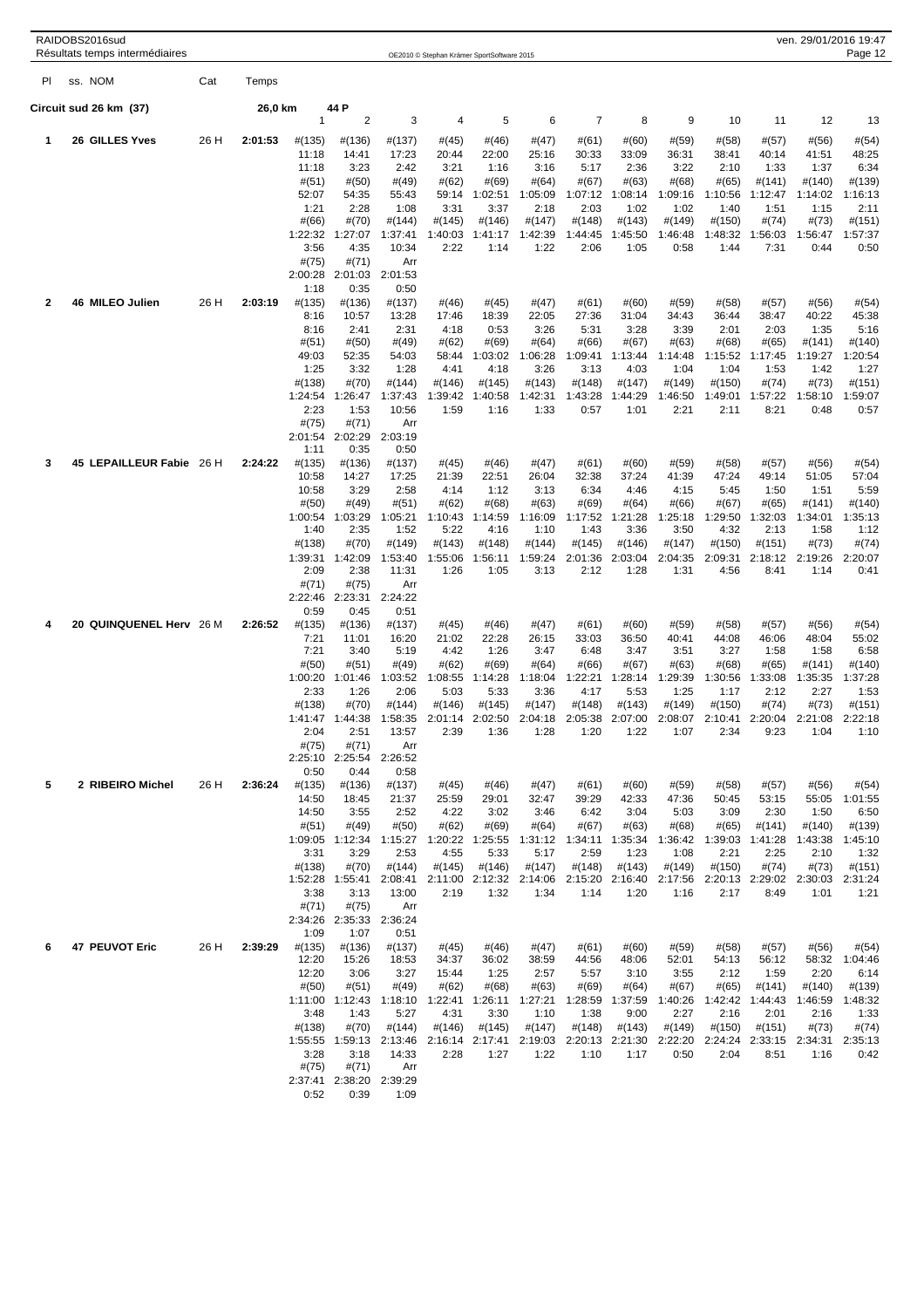| RAIDOBS2016sud<br>ven. 29/01/2016 19:47<br>Résultats temps intermédiaires<br>OE2010 © Stephan Krämer SportSoftware 2015 |                         |      |         |                   |                          |                   |                   |                   |                   |                         |                   | Page 13           |                   |                   |                          |                   |
|-------------------------------------------------------------------------------------------------------------------------|-------------------------|------|---------|-------------------|--------------------------|-------------------|-------------------|-------------------|-------------------|-------------------------|-------------------|-------------------|-------------------|-------------------|--------------------------|-------------------|
| PI                                                                                                                      | ss. NOM                 | Cat  | Temps   |                   |                          |                   |                   |                   |                   |                         |                   |                   |                   |                   |                          |                   |
|                                                                                                                         |                         |      |         |                   |                          |                   |                   |                   |                   |                         |                   |                   |                   |                   |                          |                   |
|                                                                                                                         | Circuit sud 26 km (37)  |      | 26,0 km | $\mathbf{1}$      | 44 P<br>2                | (suite)<br>3      | 4                 | 5                 | 6                 | 7                       | 8                 | 9                 | 10                | 11                | 12                       | 13                |
|                                                                                                                         |                         |      |         |                   |                          |                   |                   |                   |                   |                         |                   |                   |                   |                   |                          |                   |
| 7                                                                                                                       | 1 TISSANDIER Yoann 26 H |      | 2:40:27 | #(135)<br>5:23    | #(136)<br>8:58           | #(137)<br>11:53   | #(45)<br>17:06    | #(46)<br>19:53    | #(47)<br>25:32    | #(61)<br>34:17          | #(60)<br>38:17    | #(59)<br>43:44    | #(58)<br>46:00    | #(57)<br>49:31    | #(56)<br>51:49           | #(54)<br>1:00:41  |
|                                                                                                                         |                         |      |         | 5:23<br>#(50)     | 3:35<br>#(51)            | 2:55<br>#(49)     | 5:13<br>#(62)     | 2:47<br>#(68)     | 5:39<br>#(63)     | 8:45<br>#(69)           | 4:00<br>#(67)     | 5:27<br>#(64)     | 2:16<br>#(66)     | 3:31<br>#(139)    | 2:18<br>#(140)           | 8:52<br>#(141)    |
|                                                                                                                         |                         |      |         | 1:06:45           | 1:08:21                  | 1:11:38           | 1:18:09           | 1:23:14           | 1:24:32           | 1:26:21                 | 1:28:45           | 1:31:26           | 1:36:11           | 1:42:43           | 1:44:51                  | 1:48:02           |
|                                                                                                                         |                         |      |         | 2:58<br>#(138)    | 1:36<br>#(70)            | 3:17<br>#(144)    | 6:31<br>#(145)    | 5:05<br>#(146)    | 1:18<br>#(147)    | 1:49<br>#(148)          | 2:24<br>#(143)    | 2:41<br>#(149)    | 4:45<br>#(150)    | 6:32<br>#(74)     | 2:08<br>#(73)            | 3:11<br>#(151)    |
|                                                                                                                         |                         |      |         | 1:56:32<br>5:48   | 2:00:03<br>3:31          | 2:11:56<br>11:53  | 2:14:23<br>2:27   | 2:15:49<br>1:26   | 2:17:16<br>1:27   | 2:18:32<br>1:16         | 2:20:09<br>1:37   | 2:21:14<br>1:05   | 2:23:45<br>2:31   | 2:33:02<br>9:17   | 2:33:56<br>0:54          | 2:35:36<br>1:40   |
|                                                                                                                         |                         |      |         | #(71)             | #(75)                    | Arr               |                   |                   |                   |                         |                   |                   |                   |                   |                          |                   |
|                                                                                                                         |                         |      |         | 2:39:03<br>1:01   | 2:39:43<br>0:40          | 2:40:27<br>0:44   |                   |                   |                   |                         |                   |                   |                   |                   |                          |                   |
| 8                                                                                                                       | <b>5 LEMEUR Pierre</b>  | 26 H | 2:41:49 | #(135)<br>6:03    | #(136)<br>9:34           | #(137)<br>12:37   | #(45)<br>17:32    | #(46)<br>18:55    | #(47)<br>23:34    | #(61)<br>31:31          | #(60)<br>38:17    | #(59)<br>42:38    | #(58)<br>46:05    | #(57)<br>48:17    | #(56)<br>50:35           | #(54)<br>58:48    |
|                                                                                                                         |                         |      |         | 6:03              | 3:31                     | 3:03              | 4:55              | 1:23              | 4:39              | 7:57                    | 6:46              | 4:21              | 3:27              | 2:12              | 2:18                     | 8:13              |
|                                                                                                                         |                         |      |         | #(50)<br>1:05:44  | #(51)<br>1:07:13         | #(49)<br>1:12:15  | #(62)<br>1:17:11  | #(68)<br>1:23:33  | #(63)<br>1:25:25  | #(69)<br>1:27:23        | #(64)<br>1:30:22  | # (67)<br>1:32:47 | #(65)<br>1:35:36  | #(141)<br>1:38:24 | #(140)<br>1:40:32        | #(139)<br>1:42:58 |
|                                                                                                                         |                         |      |         | 3:08<br>#(66)     | 1:29<br>#(70)            | 5:02<br>#(144)    | 4:56<br>#(145)    | 6:22<br>#(146)    | 1:52<br>#(147)    | 1:58<br>#(148)          | 2:59<br>#(143)    | 2:25<br>#(149)    | 2:49<br>#(150)    | 2:48<br>#(74)     | 2:08<br>#(73)            | 2:26<br>#(151)    |
|                                                                                                                         |                         |      |         | 1:50:02           | 1:56:51                  | 2:10:56           | 2:15:08           | 2:16:49           | 2:18:22           | 2:19:45                 | 2:21:12           | 2:22:23           | 2:24:51           | 2:34:30           | 2:35:18                  | 2:36:53           |
|                                                                                                                         |                         |      |         | 4:10<br>#(75)     | 6:49<br>#(71)            | 14:05<br>Arr      | 4:12              | 1:41              | 1:33              | 1:23                    | 1:27              | 1:11              | 2:28              | 9:39              | 0:48                     | 1:35              |
|                                                                                                                         |                         |      |         | 2:39:58<br>0:53   | 2:40:43<br>0:45          | 2:41:49<br>1:06   |                   |                   |                   |                         |                   |                   |                   |                   |                          |                   |
| 9                                                                                                                       | 4 LAHELLEC Yann         | 26 M | 2:41:54 | #(135)            | #(136)                   | #(137)            | #(45)             | #(46)             | #(47)             | # (61)                  | #(60)             | #(59)             | $\#(58)$          | #(57)             | #(56)                    | #(54)             |
|                                                                                                                         |                         |      |         | 6:18<br>6:18      | 9:50<br>3:32             | 12:49<br>2:59     | 17:44<br>4:55     | 19:08<br>1:24     | 24:01<br>4:53     | 31:43<br>7:42           | 38:33<br>6:50     | 42:56<br>4:23     | 46:18<br>3:22     | 48:33<br>2:15     | 50:55<br>2:22            | 59:06<br>8:11     |
|                                                                                                                         |                         |      |         | #(50)<br>1:06:02  | #(51)<br>1:07:28         | #(49)<br>1:12:37  | #(62)<br>1:17:19  | #(68)<br>1:23:46  | #(63)<br>1:25:36  | #(69)<br>1:27:33        | #(64)<br>1:30:31  | # (67)<br>1:32:57 | #(65)<br>1:35:48  | #(141)<br>1:38:34 | #(140)<br>1:40:42        | #(139)<br>1:43:11 |
|                                                                                                                         |                         |      |         | 3:30              | 1:26                     | 5:09              | 4:42              | 6:27              | 1:50              | 1:57                    | 2:58              | 2:26              | 2:51              | 2:46              | 2:08                     | 2:29              |
|                                                                                                                         |                         |      |         | #(66)<br>1:50:19  | #(70)<br>1:57:06         | #(144)<br>2:11:19 | #(145)<br>2:15:25 | #(146)<br>2:16:59 | #(147)<br>2:18:31 | #(148)<br>2:19:57       | #(143)<br>2:21:22 | #(149)<br>2:22:34 | #(150)<br>2:25:00 | #(74)<br>2:34:37  | #(73)<br>2:35:27         | #(151)<br>2:37:04 |
|                                                                                                                         |                         |      |         | 3:58<br>#(75)     | 6:47<br>#(71)            | 14:13<br>Arr      | 4:06              | 1:34              | 1:32              | 1:26                    | 1:25              | 1:12              | 2:26              | 9:37              | 0:50                     | 1:37              |
|                                                                                                                         |                         |      |         | 2:40:07           | 2:40:51                  | 2:41:54           |                   |                   |                   |                         |                   |                   |                   |                   |                          |                   |
| 10                                                                                                                      | 15 MOY Ludovic          | 26 H | 2:46:36 | 0:51<br>#(135)    | 0:44<br>#(136)           | 1:03<br>#(137)    | #(45)             | #(46)             | #(47)             | #(61)                   | #(60)             | #(59)             | #(58)             | #(57)             | #(56)                    | #(54)             |
|                                                                                                                         |                         |      |         | 7:58<br>7:58      | 11:44<br>3:46            | 14:55<br>3:11     | 20:12<br>5:17     | 23:17<br>3:05     | 31:58<br>8:41     | 39:58<br>8:00           | 43:46<br>3:48     | 47:47<br>4:01     | 50:58<br>3:11     | 54:23<br>3:25     | 56:38<br>2:15            | 1:04:36<br>7:58   |
|                                                                                                                         |                         |      |         | #(51)<br>1:10:22  | #(50)<br>1:13:53         | #(49)<br>1:17:26  | #(62)<br>1:22:46  | #(69)<br>1:28:19  | #(64)<br>1:31:45  | #(66)<br>1:36:13        | # (67)<br>1:41:07 | #(63)<br>1:43:04  | #(68)<br>1:44:25  | #(65)<br>1:46:59  | #(141)<br>1:49:49        | #(140)<br>1:52:12 |
|                                                                                                                         |                         |      |         | 2:33              | 3:31                     | 3:33              | 5:20              | 5:33              | 3:26              | 4:28                    | 4:54              | 1:57              | 1:21              | 2:34              | 2:50                     | 2:23              |
|                                                                                                                         |                         |      |         | #(138)<br>1:59:20 | #(70)<br>2:02:55         | #(144)<br>2:16:15 | #(145)<br>2:19:10 | #(146)<br>2:20:55 | #(148)<br>2:24:02 | #(147)<br>2:25:45       | #(143)<br>2:28:02 | #(149)<br>2:29:17 | #(150)<br>2:31:23 | #(74)<br>2:39:39  | #(73)<br>2:40:54         | #(151)<br>2:42:16 |
|                                                                                                                         |                         |      |         | 2:52<br>#(75)     | 3:35<br>#(71)            | 13:20<br>Arr      | 2:55              | 1:45              | 3:07              | 1:43                    | 2:17              | 1:15              | 2:06              | 8:16              | 1:15                     | 1:22              |
|                                                                                                                         |                         |      |         | 2:44:55           | 2:45:32                  | 2:46:36           |                   |                   |                   |                         |                   |                   |                   |                   |                          |                   |
| 11                                                                                                                      | 49 DUDOUT Serge         | 26 H | 2:47:14 | 0:55<br>#(135)    | 0:37<br>#(136)           | 1:04<br>#(137)    | #(45)             | #(46)             | #(47)             | #(61)                   | #(60)             | #(59)             | #(58)             | #(57)             | #(56)                    | #(54)             |
|                                                                                                                         |                         |      |         | 7:08<br>7:08      | 11:42<br>4:34            | 15:25<br>3:43     | 20:10<br>4:45     | 21:30<br>1:20     | 26:31<br>5:01     | 34:46<br>8:15           | 38:22<br>3:36     | 44:04<br>5:42     | 48:20<br>4:16     | 52:48<br>4:28     | 55:19<br>2:31            | 1:02:40<br>7:21   |
|                                                                                                                         |                         |      |         | #(51)             | #(50)                    | #(49)             | #(62)             | #(68)             | #(63)             | #(69)                   | #(64)             | #(66)             | # (67)            | #(65)             | #(141)                   | #(140)            |
|                                                                                                                         |                         |      |         | 1:08:56<br>3:24   | 1:10:17<br>1:21          | 1:12:25<br>2:08   | 1:19:13<br>6:48   | 1:23:47<br>4:34   | 1:25:05<br>1:18   | 1:27:01 1:30:51<br>1:56 | 3:50              | 1:36:13<br>5:22   | 1:42:25<br>6:12   | 1:45:43<br>3:18   | 1:48:14<br>2:31          | 1:56:11<br>7:57   |
|                                                                                                                         |                         |      |         | #(138)<br>2:00:32 | #(70)<br>2:03:38         | #(144)<br>2:15:29 | #(146)<br>2:17:43 | #(145)<br>2:19:14 | #(143)<br>2:21:21 | #(148)<br>2:22:47       | #(147)<br>2:24:24 | #(149)<br>2:27:28 | #(150)<br>2:30:13 | #(74)<br>2:40:10  | #(73)<br>2:40:57         | #(151)<br>2:42:22 |
|                                                                                                                         |                         |      |         | 2:46              | 3:06                     | 11:51             | 2:14              | 1:31              | 2:07              | 1:26                    | 1:37              | 3:04              | 2:45              | 9:57              | 0:47                     | 1:25              |
|                                                                                                                         |                         |      |         | #(71)<br>2:45:33  | #(75)<br>2:46:24         | Arr<br>2:47:14    |                   | $*44$<br>19:43    |                   |                         |                   |                   |                   |                   |                          |                   |
| 12                                                                                                                      | 30 FOIREST Mickaël      | 26 H | 2:48:39 | 1:13<br>#(135)    | 0:51<br>#(136)           | 0:50<br>#(137)    | #(45)             | #(46)             | #(47)             | #(61)                   | #(60)             | #(59)             | #(58)             | #(57)             | #(56)                    | #(54)             |
|                                                                                                                         |                         |      |         | 18:54             | 22:52                    | 25:57             | 30:02             | 31:43             | 34:31             | 41:03                   | 45:23             | 49:14             | 52:12             | 55:17             | 57:16                    | 1:04:02           |
|                                                                                                                         |                         |      |         | 18:54<br>#(50)    | 3:58<br>#(51)            | 3:05<br>#(49)     | 4:05<br>#(62)     | 1:41<br>#(68)     | 2:48<br>#(69)     | 6:32<br># (63)          | 4:20<br># (67)    | 3:51<br>#(64)     | 2:58<br>#(66)     | 3:05<br>#(138)    | 1:59<br>#(139)           | 6:46<br>#(140)    |
|                                                                                                                         |                         |      |         | 1:11:44<br>5:04   | 1:14:02<br>2:18          | 1:20:06<br>6:04   | 1:24:38<br>4:32   | 1:29:03<br>4:25   | 1:31:11<br>2:08   | 1:33:18<br>2:07         | 1:34:37<br>1:19   | 1:38:06<br>3:29   | 1:42:02<br>3:56   | 1:48:02<br>6:00   | 1:51:13<br>3:11          | 1:53:49<br>2:36   |
|                                                                                                                         |                         |      |         | #(65)<br>2:00:46  | #(70)<br>2:06:25         | #(144)<br>2:21:19 | #(145)<br>2:23:28 | #(146)<br>2:24:48 | #(147)<br>2:26:09 | #(148)<br>2:27:23       | #(143)<br>2:28:43 | #(149)<br>2:29:41 | #(150)<br>2:31:54 | #(151)<br>2:41:02 | #(73)<br>2:42:23 2:43:27 | #(72)             |
|                                                                                                                         |                         |      |         | 4:01              | 5:39                     | 14:54             | 2:09              | 1:20              | 1:21              | 1:14                    | 1:20              | 0:58              | 2:13              | 9:08              | 1:21                     | 1:04              |
|                                                                                                                         |                         |      |         | #(71)             | #(74)<br>2:45:58 2:47:45 | Arr<br>2:48:39    |                   |                   |                   |                         |                   |                   |                   |                   |                          |                   |
|                                                                                                                         |                         |      |         | 1:03              | 1:47                     | 0:54              |                   |                   |                   |                         |                   |                   |                   |                   |                          |                   |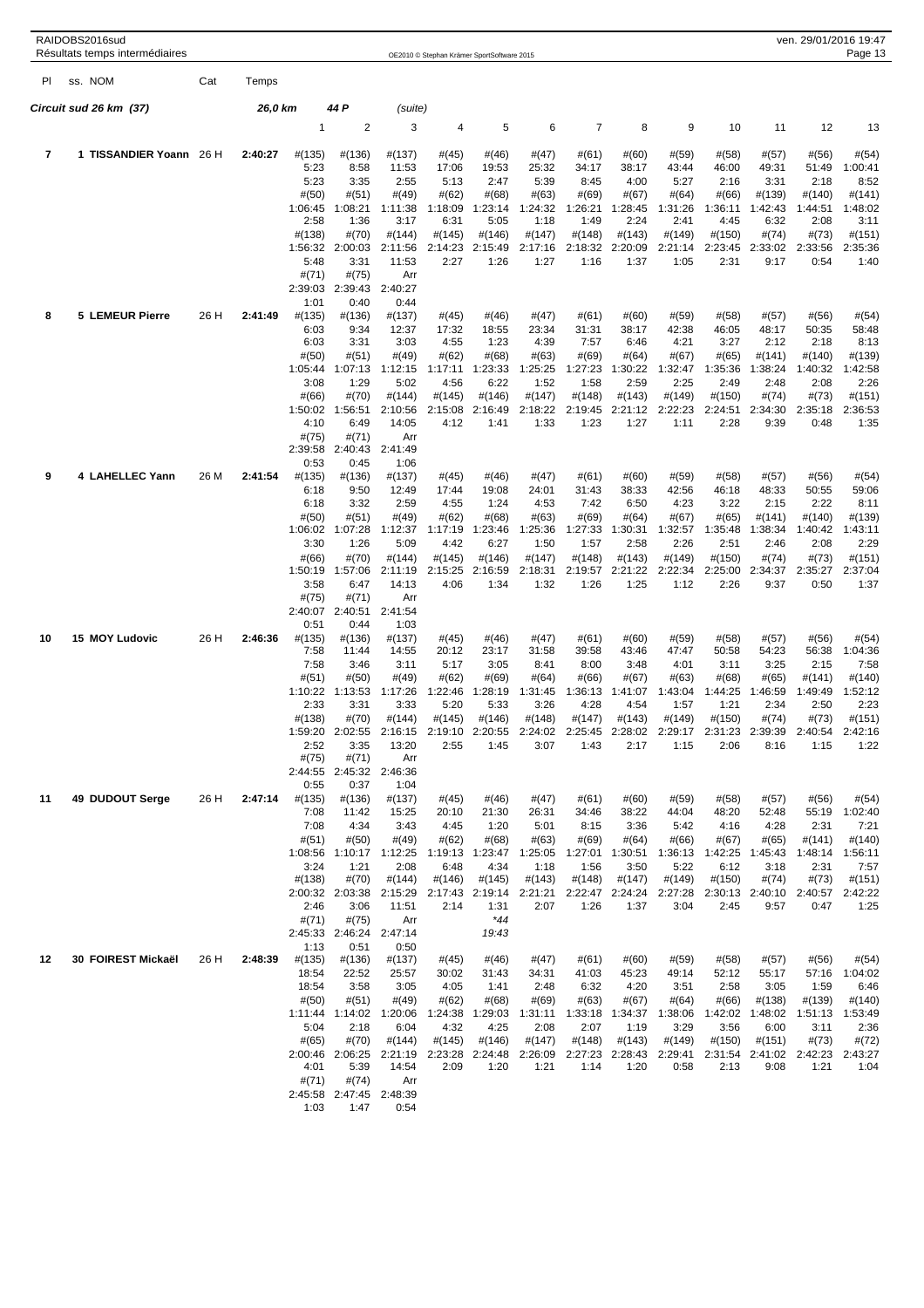|     | RAIDOBS2016sud | Résultats temps intermédiaires |      |         |                   |                  |                   |                   | OE2010 © Stephan Krämer SportSoftware 2015 |                   |                   |                   |                   |                   |                   |                    | ven. 29/01/2016 19:47<br>Page 14 |
|-----|----------------|--------------------------------|------|---------|-------------------|------------------|-------------------|-------------------|--------------------------------------------|-------------------|-------------------|-------------------|-------------------|-------------------|-------------------|--------------------|----------------------------------|
| PI. | ss. NOM        |                                | Cat  | Temps   |                   |                  |                   |                   |                                            |                   |                   |                   |                   |                   |                   |                    |                                  |
|     |                | Circuit sud 26 km(37)          |      | 26,0 km |                   | 44 P             | (suite)           |                   |                                            |                   |                   |                   |                   |                   |                   |                    |                                  |
|     |                |                                |      |         | 1                 | 2                | 3                 | 4                 | 5                                          | 6                 | $\overline{7}$    | 8                 | 9                 | 10                | 11                | 12                 | 13                               |
| 13  |                | 7 EUDIER Fabien                | 26 H | 2:52:30 | #(135)            | #(136)           | #(137)            | #(45)             | #(46)                                      | #(47)             | # (61)            | #(60)             | #(59)             | #(58)             | #(57)             | #(56)              | #(54)                            |
|     |                |                                |      |         | 16:51<br>16:51    | 20:26<br>3:35    | 23:54<br>3:28     | 28:19<br>4:25     | 29:52<br>1:33                              | 32:58<br>3:06     | 40:15<br>7:17     | 43:51<br>3:36     | 47:53<br>4:02     | 51:48<br>3:55     | 54:18<br>2:30     | 56:49<br>2:31      | 1:04:23<br>7:34                  |
|     |                |                                |      |         | #(50)             | #(49)            | #(51)             | #(62)             | #(69)                                      | #(64)             | #(67)             | #(63)             | #(68)             | #(65)             | #(141)            | #(140)             | #(139)                           |
|     |                |                                |      |         | 1:11:37           | 1:13:13          | 1:15:53           | 1:23:16           | 1:29:04                                    | 1:33:06           | 1:35:54           | 1:37:26           | 1:38:54           | 1:43:17           | 1:45:54           | 1:47:39            | 1:49:56                          |
|     |                |                                |      |         | 4:11              | 1:36             | 2:40              | 7:23              | 5:48                                       | 4:02              | 2:48              | 1:32              | 1:28              | 4:23              | 2:37              | 1:45               | 2:17                             |
|     |                |                                |      |         | #(138)<br>2:00:10 | #(70)<br>2:03:33 | #(144)<br>2:15:59 | #(146)<br>2:20:55 | #(147)<br>2:23:17                          | #(145)<br>2:25:49 | #(148)<br>2:27:26 | #(143)<br>2:28:54 | #(149)<br>2:30:15 | #(150)<br>2:32:59 | #(151)<br>2:44:26 | #(73)<br>2:45:57   | #(74)<br>2:46:49                 |
|     |                |                                |      |         | 5:34              | 3:23             | 12:26             | 4:56              | 2:22                                       | 2:32              | 1:37              | 1:28              | 1:21              | 2:44              | 11:27             | 1:31               | 0:52                             |
|     |                |                                |      |         | #(72)             | #(71)            | Arr               |                   |                                            |                   |                   |                   |                   |                   |                   |                    |                                  |
|     |                |                                |      |         | 2:49:47           | 2:51:15          | 2:52:30           |                   |                                            |                   |                   |                   |                   |                   |                   |                    |                                  |
| 14  |                | 48 LEMAITRE Laurent            | 26 M | 2:57:11 | 1:09<br>#(135)    | 1:28<br>#(136)   | 1:15<br>#(137)    | $\#(45)$          | #(46)                                      | #(47)             | # (61)            | #(60)             | #(59)             | #(58)             | #(57)             | #(56)              | #(54)                            |
|     |                |                                |      |         | 9:20              | 13:36            | 17:31             | 24:13             | 25:57                                      | 30:47             | 38:48             | 42:37             | 47:34             | 50:20             | 52:41             | 55:48              | 1:05:02                          |
|     |                |                                |      |         | 9:20              | 4:16             | 3:55              | 6:42              | 1:44                                       | 4:50              | 8:01              | 3:49              | 4:57              | 2:46              | 2:21              | 3:07               | 9:14                             |
|     |                |                                |      |         | #(51)             | #(50)            | #(49)             | #(62)             | #(68)                                      | #(63)             | #(69)             | #(64)             | #(67)             | $\#(65)$          | #(141)            | #(140)             | #(139)                           |
|     |                |                                |      |         | 1:10:20<br>2:19   | 1:13:54<br>3:34  | 1:15:37<br>1:43   | 1:22:01<br>6:24   | 1:28:29<br>6:28                            | 1:30:02<br>1:33   | 1:31:59<br>1:57   | 1:35:10<br>3:11   | 1:38:15<br>3:05   | 1:42:22<br>4:07   | 1:45:35<br>3:13   | 1:47:56<br>2:21    | 1:50:58<br>3:02                  |
|     |                |                                |      |         | #(138)            | #(70)            | #(144)            | #(145)            | #(146)                                     | #(147)            | #(148)            | #(143)            | #(149)            | #(150)            | #(74)             | #(151)             | #(73)                            |
|     |                |                                |      |         | 1:59:47           | 2:03:42          | 2:18:20           | 2:22:10           | 2:24:31                                    | 2:30:28           | 2:31:58           | 2:33:47           | 2:35:19           | 2:38:10           | 2:48:52           | 2:50:49            | 2:52:18                          |
|     |                |                                |      |         | 4:07              | 3:55             | 14:38             | 3:50              | 2:21                                       | 5:57              | 1:30              | 1:49              | 1:32              | 2:51              | 10:42             | 1:57               | 1:29                             |
|     |                |                                |      |         | #(75)<br>2:54:49  | #(71)<br>2:55:52 | Arr<br>2:57:11    |                   |                                            |                   |                   |                   |                   |                   |                   |                    |                                  |
|     |                |                                |      |         | 1:18              | 1:03             | 1:19              |                   |                                            |                   |                   |                   |                   |                   |                   |                    |                                  |
| 15  |                | <b>12 DUBUC Bertrand</b>       | 26 H | 3:03:30 | #(135)            | #(136)           | #(137)            | #(45)             | #(46)                                      | #(47)             | # (61)            | #(60)             | #(59)             | #(58)             | #(57)             | #(56)              | #(54)                            |
|     |                |                                |      |         | 11:30<br>11:30    | 15:25<br>3:55    | 18:31<br>3:06     | 22:52<br>4:21     | 24:55<br>2:03                              | 32:59<br>8:04     | 40:34<br>7:35     | 44:58<br>4:24     | 50:04<br>5:06     | 55:46<br>5:42     | 57:59<br>2:13     | 1:00:13<br>2:14    | 1:08:17<br>8:04                  |
|     |                |                                |      |         | #(51)             | #(50)            | #(49)             | #(62)             | #(69)                                      | #(64)             | # (67)            | # (63)            | #(68)             | #(65)             | #(141)            | #(140)             | #(139)                           |
|     |                |                                |      |         | 1:23:05           | 1:30:30          | 1:33:03           | 1:38:28           | 1:46:06                                    | 1:50:10           | 1:53:02           | 1:54:42           | 1:55:50           | 1:59:29           | 2:03:00           | 2:04:56            | 2:06:28                          |
|     |                |                                |      |         | 11:26             | 7:25             | 2:33              | 5:25              | 7:38                                       | 4:04              | 2:52              | 1:40              | 1:08              | 3:39              | 3:31              | 1:56               | 1:32                             |
|     |                |                                |      |         | #(138)<br>2:14:40 | #(70)<br>2:18:57 | #(144)<br>2:34:39 | #(145)<br>2:37:36 | #(146)<br>2:39:12                          | #(147)<br>2:43:04 | #(148)<br>2:44:19 | #(143)<br>2:45:52 | #(149)<br>2:46:52 | #(150)<br>2:48:53 | #(74)<br>2:57:23  | #(73)<br>2:58:14   | #(151)<br>2:59:28                |
|     |                |                                |      |         | 4:05              | 4:17             | 15:42             | 2:57              | 1:36                                       | 3:52              | 1:15              | 1:33              | 1:00              | 2:01              | 8:30              | 0:51               | 1:14                             |
|     |                |                                |      |         | #(75)             | #(71)            | Arr               |                   |                                            |                   |                   |                   |                   |                   |                   |                    |                                  |
|     |                |                                |      |         | 3:01:45           | 3:02:20          | 3:03:30           |                   |                                            |                   |                   |                   |                   |                   |                   |                    |                                  |
| 16  |                | 10 TERNON Grégory              | 26 H | 3:07:57 | 0:34<br>#(135)    | 0:35<br>#(136)   | 1:10<br>#(137)    | #(45)             | #(46)                                      | #(47)             | # (61)            | #(60)             | #(59)             | #(58)             | #(57)             | #(56)              | #(54)                            |
|     |                |                                |      |         | 14:29             | 17:54            | 21:24             | 27:07             | 28:57                                      | 35:48             | 43:49             | 48:43             | 53:50             | 57:20             | 1:00:06           | 1:02:43            | 1:10:11                          |
|     |                |                                |      |         | 14:29             | 3:25             | 3:30              | 5:43              | 1:50                                       | 6:51              | 8:01              | 4:54              | 5:07              | 3:30              | 2:46              | 2:37               | 7:28                             |
|     |                |                                |      |         | #(50)             | #(51)            | #(49)             | #(62)             | #(69)                                      | #(63)             | #(68)             | #(65)             | #(67)             | #(64)             | #(66)             | #(139)             | #(140)                           |
|     |                |                                |      |         | 1:15:41<br>2:23   | 1:18:12<br>2:31  | 1:25:43<br>7:31   | 1:31:26<br>5:43   | 1:39:15<br>7:49                            | 1:42:00<br>2:45   | 1:43:17<br>1:17   | 1:45:44<br>2:27   | 1:48:39<br>2:55   | 1:51:19<br>2:40   | 1:55:49<br>4:30   | 2:01:52<br>6:03    | 2:04:12<br>2:20                  |
|     |                |                                |      |         | #(138)            | #(70)            | #(149)            | #(143)            | #(144)                                     | #(145)            | #(146)            | #(147)            | #(148)            | #(150)            | #(74)             | #(73)              | #(151)                           |
|     |                |                                |      |         | 2:12:40           | 5:46             | :24:03            |                   | 2:38:58                                    |                   |                   |                   |                   | 0.54.00           | 01:13             | :02:09             | 3:03:25                          |
|     |                |                                |      |         | 4:25<br>#(71)     | 3:06<br>#(75)    | 8:17<br>Arr       | 10:48             | 4:07<br>$*142$                             | 2:33              | 1:56              | 2:04              | 1:32              | 4:26              | 9:44              | 0:56               | 1:16                             |
|     |                |                                |      |         | 3:06:22           | 3:07:10          | 3:07:57           |                   | 2:25:14                                    |                   |                   |                   |                   |                   |                   |                    |                                  |
|     |                |                                |      |         | 0:58              | 0:48             | 0:47              |                   |                                            |                   |                   |                   |                   |                   |                   |                    |                                  |
|     |                | 13 BLANCHARD Denis 26 M        |      | pm      | #(46)             | #(45)            | #(135)            | #(136)            | #(137)                                     | #(47)             | #(49)             | #(50)             | #(51)             | #(52)             | #(54)             | #(56)              | #(57)                            |
|     |                |                                |      |         | 37:59             | -----            | -----             | -----             | -----                                      | -----             | 1.1.1.1           | -----             | $- - - - -$       | -----             | -----             | -----              | -----                            |
|     |                |                                |      |         | 37:59             |                  |                   |                   |                                            |                   |                   |                   |                   |                   |                   |                    |                                  |
|     |                |                                |      |         | #(59)<br>1.1111   | #(60)<br>-----   | #(61)<br>-----    | #(62)<br>-----    | #(63)<br>-----                             | #(64)             | #(65)             | #(66)             | #(67)<br>-----    | #(68)<br>-----    | #(69)<br>-----    | #(70)<br>$- - - -$ | #(138)<br>-----                  |
|     |                |                                |      |         |                   |                  |                   |                   |                                            |                   |                   |                   |                   |                   |                   |                    |                                  |
|     |                |                                |      |         | #(140)            | #(141)           | #(143)            | #(144)            | #(145)                                     | #(146)            | #(147)            | #(148)            | #(149)            | #(150)            | #(151)            | #(71)              | #(72)                            |
|     |                |                                |      |         | -----             | -----            | -----             |                   | ----                                       |                   |                   |                   |                   |                   |                   | $- - - - -$        | -----                            |
|     |                |                                |      |         | #(74)             | #(75)            | Arr               |                   |                                            |                   |                   |                   |                   |                   |                   |                    |                                  |
|     |                |                                |      |         | -----             | -----            | 1:10:35           |                   |                                            |                   |                   |                   |                   |                   |                   |                    |                                  |
|     |                |                                |      |         |                   |                  | 32:36             |                   |                                            |                   |                   |                   |                   |                   |                   |                    |                                  |
|     |                | 31 TORQUET Jean-Phil 26 H      |      | pm      | #(136)<br>21:16   | #(137)<br>27:22  | #(45)<br>33:15    | #(46)<br>34:53    | #(47)<br>40:13                             | #(61)<br>49:21    | #(60)<br>53:44    | #(59)<br>58:51    | #(57)<br>1:13:28  | #(54)<br>1:20:13  | #(52)<br>1:25:12  | #(62)<br>1:32:12   | #(135)<br>1.1111                 |
|     |                |                                |      |         | 21:16             | 6:06             | 5:53              | 1:38              | 5:20                                       | 9:08              | 4:23              | 5:07              | 14:37             | 6:45              | 4:59              | 7:00               |                                  |
|     |                |                                |      |         | #(50)             | #(51)            | #(56)             | #(58)             | #(63)                                      | #(64)             | #(65)             | #(66)             | #(67)             | #(68)             | #(69)             | #(70)              | #(138)                           |
|     |                |                                |      |         | -----             | -----            | 1.1.1.1           | -----             | -----                                      | -----             | $1 - 1 - 1 = 1$   | 1.1.1.1           | -----             | -----             | -----             | $- - - - -$        | -----                            |
|     |                |                                |      |         | #(140)            | #(141)           | #(143)            | #(144)            | #(145)                                     | #(146)            | #(147)            | #(148)            | #(149)            | #(150)            | $\#(151)$         | #(71)              | #(72)                            |
|     |                |                                |      |         | -----             | -----            | -----             | ----              |                                            |                   |                   |                   |                   |                   |                   | -----              | -----                            |
|     |                |                                |      |         |                   |                  |                   |                   |                                            |                   |                   |                   |                   |                   |                   |                    |                                  |
|     |                |                                |      |         | #(74)<br>-----    | #(75)<br>-----   | Arr<br>2:00:21    |                   |                                            |                   |                   |                   |                   |                   |                   |                    |                                  |
|     |                |                                |      |         |                   |                  | 28:09             |                   |                                            |                   |                   |                   |                   |                   |                   |                    |                                  |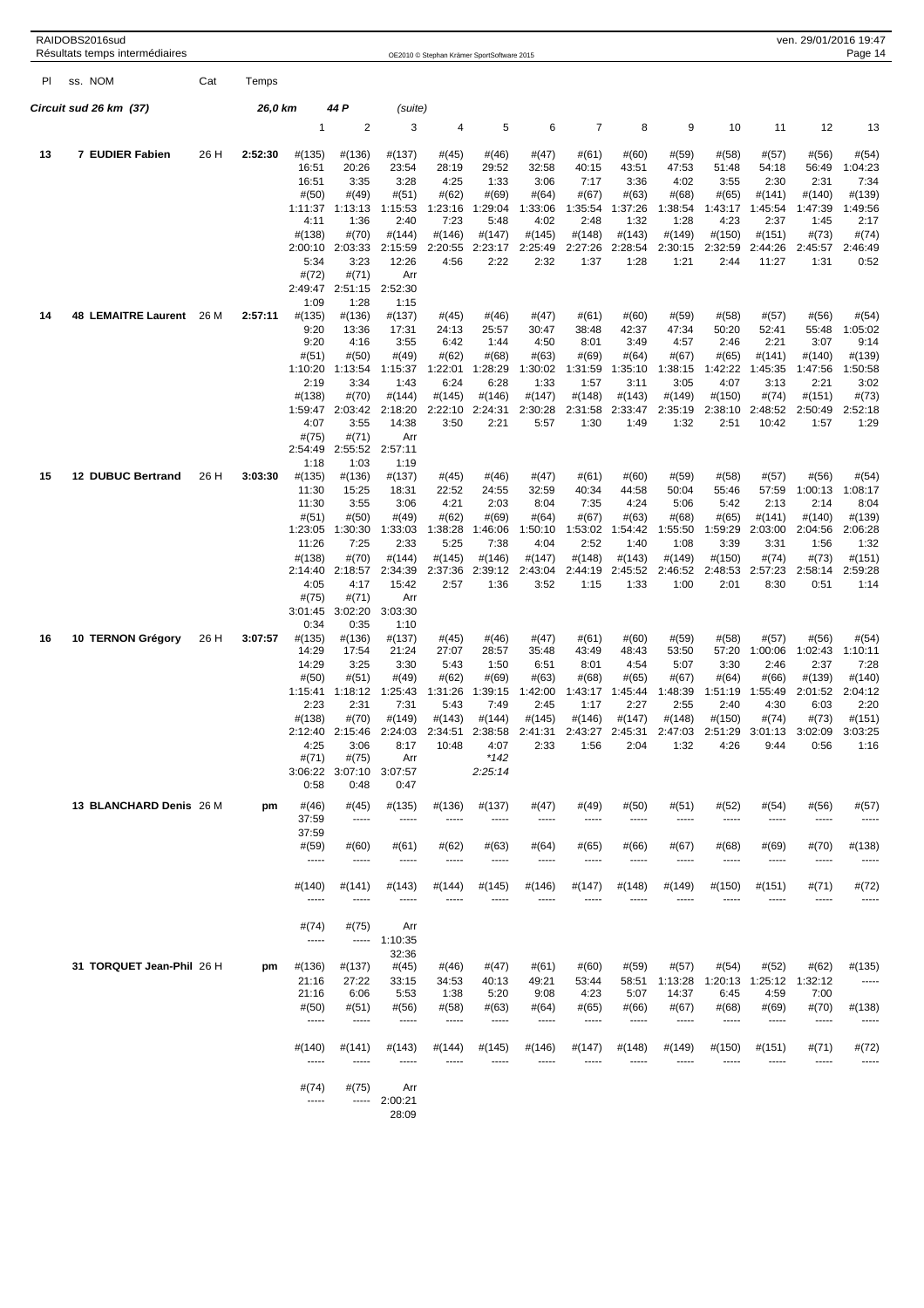|     | RAIDOBS2016sud<br>Résultats temps intermédiaires |      |         |                  |                         |                  |                  | OE2010 © Stephan Krämer SportSoftware 2015 |                 |                  |                  |                 |                 |                  |                 | ven. 29/01/2016 19:47<br>Page 15 |
|-----|--------------------------------------------------|------|---------|------------------|-------------------------|------------------|------------------|--------------------------------------------|-----------------|------------------|------------------|-----------------|-----------------|------------------|-----------------|----------------------------------|
| PI. | ss. NOM                                          | Cat  | Temps   |                  |                         |                  |                  |                                            |                 |                  |                  |                 |                 |                  |                 |                                  |
|     | Circuit sud 26 km (37)                           |      | 26,0 km |                  | 44 P                    | (suite)          |                  |                                            |                 |                  |                  |                 |                 |                  |                 |                                  |
|     |                                                  |      |         | 1                | $\overline{\mathbf{c}}$ | 3                | 4                | 5                                          | 6               | $\overline{7}$   | 8                | 9               | 10              | 11               | 12              | 13                               |
|     | 22 FERON Grégory                                 | 26 H | pm      | #(135)<br>6:00   | #(136)<br>9:39          | #(137)<br>12:18  | #(45)<br>17:54   | #(46)<br>20:41                             | #(47)<br>26:15  | # (61)<br>34:48  | #(60)<br>38:47   | #(59)<br>44:17  | #(58)<br>46:49  | #(57)<br>50:06   | #(56)<br>52:40  | #(54)<br>1:01:26                 |
|     |                                                  |      |         | 6:00             | 3:39                    | 2:39             | 5:36             | 2:47                                       | 5:34            | 8:33             | 3:59             | 5:30            | 2:32            | 3:17             | 2:34            | 8:46                             |
|     |                                                  |      |         | #(50)<br>1:07:03 | #(51)<br>1:08:58        | #(49)<br>1:12:17 | #(62)<br>1:18:49 | #(68)<br>1:30:06                           | #(63)<br>-----  | #(64)<br>-----   | #(65)<br>-----   | #(66)<br>-----  | # (67)<br>----- | #(69)<br>-----   | #(70)<br>-----  | #(138)<br>-----                  |
|     |                                                  |      |         | 2:26             | 1:55                    | 3:19             | 6:32             | 11:17                                      |                 |                  |                  |                 |                 |                  |                 |                                  |
|     |                                                  |      |         | #(140)<br>-----  | #(141)<br>-----         | #(143)           | #(144)           | #(145)                                     | #(146)          | #(147)           | #(148)           | #(149)          | #(150)          | #(151)           | #(71)           | #(72)                            |
|     |                                                  |      |         | #(74)            | #(75)                   | Arr              |                  |                                            |                 |                  |                  |                 |                 |                  |                 |                                  |
|     |                                                  |      |         | 1.1111           | -----                   | 2:00:39          |                  |                                            |                 |                  |                  |                 |                 |                  |                 |                                  |
|     | 21 ANDRE Sébastien                               | 26 H | pm      | #(136)           | #(137)                  | 30:33<br>#(45)   | #(46)            | #(47)                                      | #(61)           | #(60)            | #(59)            | #(58)           | #(57)           | #(54)            | #(52)           | #(62)                            |
|     |                                                  |      |         | 17:23<br>17:23   | 20:00<br>2:37           | 23:46<br>3:46    | 25:10<br>1:24    | 29:08<br>3:58                              | 35:13<br>6:05   | 39:44<br>4:31    | 44:15<br>4:31    | 49:55<br>5:40   | 52:25<br>2:30   | 1:03:04<br>10:39 | 1:07:08<br>4:04 | 1:12:55<br>5:47                  |
|     |                                                  |      |         | #(63)            | #(67)                   | #(141)           | #(140)           | #(139)                                     | #(138)          | #(70)            | #(144)           | #(145)          | #(146)          | #(147)           | #(148)          | #(143)                           |
|     |                                                  |      |         | 1:19:21<br>1:27  | 1:21:51<br>2:30         | 1:25:38<br>3:47  | 1:27:28<br>1:50  | 1:29:17<br>1:49                            | 1:31:37<br>2:20 | 1:34:32<br>2:55  | 1:50:03<br>15:31 | 1:52:08<br>2:05 | 1:53:44<br>1:36 | 1:55:26<br>1:42  | 1:56:47<br>1:21 | 1:58:06<br>1:19                  |
|     |                                                  |      |         | #(150)           | $\#(151)$               | #(73)            | #(74)            | #(72)                                      | #(75)           | #(71)            | #(135)           | #(49)           | #(50)           | #(51)            | #(56)           | #(64)                            |
|     |                                                  |      |         | 2:02:39<br>3:25  | 2:12:48<br>10:09        | 2:14:05<br>1:17  | 2:14:58<br>0:53  | 2:17:15<br>2:17                            | 2:18:12<br>0:57 | 2:18:56<br>0:44  | -----            | -----           | -----           | -----            | -----           | -----                            |
|     |                                                  |      |         | #(66)            | #(69)                   | Arr              |                  |                                            |                 |                  |                  |                 |                 |                  |                 |                                  |
|     |                                                  |      |         | -----            | -----                   | 2:20:03<br>1:07  |                  |                                            |                 |                  |                  |                 |                 |                  |                 |                                  |
|     | 8 DESCHAMPS Floren 26 H                          |      | pm      | #(135)           | #(136)                  | #(137)           | #(45)            | #(46)                                      | #(47)           | # (61)           | #(60)            | #(59)           | #(58)           | #(57)            | #(56)           | #(54)                            |
|     |                                                  |      |         | 12:38<br>12:38   | 16:21<br>3:43           | 19:44<br>3:23    | 28:04<br>8:20    | 29:54<br>1:50                              | 36:48<br>6:54   | 45:25<br>8:37    | 51:19<br>5:54    | 59:46<br>8:27   | 1:03:11<br>3:25 | 1:06:06<br>2:55  | 1:09:02<br>2:56 | 1:18:16<br>9:14                  |
|     |                                                  |      |         | #(50)            | #(49)                   | #(51)            | #(62)            | #(68)                                      | #(65)           | #(63)            | #(64)            | #(66)           | #(67)           | #(69)            | #(70)           | #(138)                           |
|     |                                                  |      |         | 1:29:01<br>7:28  | 1:31:44<br>2:43         | 1:49:36<br>17:52 | 1:56:23<br>6:47  | 2:02:36<br>6:13                            | 2:09:15<br>6:39 | -----            | -----            | -----           | -----           | -----            | -----           | -----                            |
|     |                                                  |      |         | #(140)<br>-----  | #(141)<br>-----         | #(143)<br>-----  | #(144)           | #(145)<br>-----                            | #(146)          | #(147)           | #(148)           | #(149)          | #(150)          | #(151)           | #(71)<br>----   | #(72)<br>-----                   |
|     |                                                  |      |         | #(74)            | #(75)                   | Arr              |                  | $*44$                                      |                 |                  |                  |                 |                 |                  |                 |                                  |
|     |                                                  |      |         | -----            | -----                   | 2:23:45          |                  | 27:24                                      |                 |                  |                  |                 |                 |                  |                 |                                  |
|     | 9 DIRANZO Cédric                                 | 26 H | pm      | #(135)           | #(136)                  | 14:30<br>#(137)  | #(45)            | #(46)                                      | #(47)           | # (61)           | #(60)            | #(59)           | #(58)           | #(57)            | #(56)           | #(54)                            |
|     |                                                  |      |         | 13:04            | 16:46                   | 20:18            | 28:20            | 30:03                                      | 36:56           | 45:41            | 51:35            | 1:00:08         | 1:03:29         | 1:06:30          | 1:09:21         | 1:18:50                          |
|     |                                                  |      |         | 13:04<br>#(50)   | 3:42<br>#(49)           | 3:32<br>#(51)    | 8:02<br>#(62)    | 1:43<br>#(68)                              | 6:53<br>#(65)   | 8:45<br>#(63)    | 5:54<br>#(64)    | 8:33<br>#(66)   | 3:21<br>#(67)   | 3:01<br>#(69)    | 2:51<br>#(70)   | 9:29<br>#(138)                   |
|     |                                                  |      |         | 1:29:20          | 1:32:09                 | 1:49:51          | 1:56:39          | 2:02:56                                    | 2:09:27         | 1.1.1.1          | $- - - -$        | -----           | $- - - -$       | -----            | $- - - -$       | -----                            |
|     |                                                  |      |         | 7:26<br>#(140)   | 2:49<br>#(141)          | 17:42<br>#(143)  | 6:48<br>#(144)   | 6:17<br>#(145)                             | 6:31<br>#(146)  | #(147)           | #(148)           | #(149)          | #(150)          | #(151)           | #(71)           | #(72)                            |
|     |                                                  |      |         |                  |                         |                  |                  |                                            |                 |                  |                  |                 |                 |                  |                 |                                  |
|     |                                                  |      |         | #(74)            | #(75)                   | Arr              |                  | $*44$                                      |                 |                  |                  |                 |                 |                  |                 |                                  |
|     |                                                  |      |         | -----            | -----                   | 2:24:09<br>14:42 |                  | 27:42                                      |                 |                  |                  |                 |                 |                  |                 |                                  |
|     | 11 ADAM Bruno                                    | 26 H | pm      | #(135)           | #(136)                  | #(137)           | #(45)            | #(46)                                      | #(47)           | # (61)           | #(60)            | #(59)           | #(58)           | #(57)            | #(56)           | #(54)                            |
|     |                                                  |      |         | 14:03<br>14:03   | 17:40<br>3:37           | 21:27<br>3:47    | 25:56<br>4:29    | 27:20<br>1:24                              | 37:36<br>10:16  | 45:09<br>7:33    | 52:27<br>7:18    | 57:20<br>4:53   | 1:03:44<br>6:24 | 1:06:21<br>2:37  | 1:09:38<br>3:17 | 1:20:34<br>10:56                 |
|     |                                                  |      |         | #(51)            | #(49)                   | #(50)            | #(62)            | #(68)                                      | # (63)          | # (67)           | #(64)            | $\#(65)$        | #(66)           | #(69)            | #(70)           | #(138)                           |
|     |                                                  |      |         | 1:29:38<br>5:07  | 1:38:54<br>9:16         | 1:46:25<br>7:31  | 1:55:01<br>8:36  | 2:01:41<br>6:40                            | 2:04:06<br>2:25 | 2:06:25<br>2:19  | 1.1.1.1          | 1.1.1.1         | -----           | -----            | -----           | -----                            |
|     |                                                  |      |         | #(140)<br>-----  | #(141)<br>-----         | #(143)<br>-----  | #(144)<br>----   | #(145)<br>----                             | #(146)<br>$---$ | #(147)           | #(148)           | #(149)          | $\#(150)$       | $\#(151)$        | #(71)           | #(72)                            |
|     |                                                  |      |         | #(74)            | #(75)                   | Arr              |                  |                                            |                 |                  |                  |                 |                 |                  |                 |                                  |
|     |                                                  |      |         | -----            | -----                   | 2:30:17          |                  |                                            |                 |                  |                  |                 |                 |                  |                 |                                  |
|     | 17 BRODIN Gwenaël                                | 26 H | pm      | #(135)           | #(136)                  | 23:52<br>#(137)  | #(45)            | #(46)                                      | #(47)           | #(61)            | #(60)            | #(59)           | #(58)           | #(57)            | #(56)           | #(54)                            |
|     |                                                  |      |         | 16:31            | 20:47                   | 26:14            | 30:52            | 32:33                                      | 36:18           | 45:23            | 51:38            | 57:19           | 1:02:54         | 1:07:27          | 1:13:57         | 1:23:54                          |
|     |                                                  |      |         | 16:31<br>#(51)   | 4:16<br>#(50)           | 5:27<br>#(49)    | 4:38<br>#(62)    | 1:41<br>#(68)                              | 3:45<br>#(63)   | 9:05<br>$\#(65)$ | 6:15<br>#(141)   | 5:41<br>#(140)  | 5:35<br>#(139)  | 4:33<br>#(70)    | 6:30<br>#(64)   | 9:57<br>#(66)                    |
|     |                                                  |      |         | 1:34:44          | 1:39:30                 | 1:44:58          | 1:50:59          | 1:57:38                                    | 2:00:23         | 2:06:35          | 2:09:31          | 2:13:29         | 2:16:22         | 2:23:46          | -----           | 1.1.1.1                          |
|     |                                                  |      |         | 7:36<br>#(69)    | 4:46<br>#(138)          | 5:28<br>#(143)   | 6:01<br>#(144)   | 6:39<br>#(145)                             | 2:45<br>#(146)  | 6:12<br>#(147)   | 2:56<br>#(148)   | 3:58<br>#(149)  | 2:53<br>#(150)  | 7:24<br>#(151)   | #(71)           | #(72)                            |
|     |                                                  |      |         | -----            | -----                   | -----            | -----            | -----                                      |                 | -----            | -----            | -----           | -----           | -----            | -----           | -----                            |
|     |                                                  |      |         | #(74)            | #(75)                   | Arr              |                  |                                            |                 |                  |                  |                 |                 |                  |                 |                                  |
|     |                                                  |      |         | -----            |                         | $-- 2:32:06$     |                  |                                            |                 |                  |                  |                 |                 |                  |                 |                                  |

 $8:20$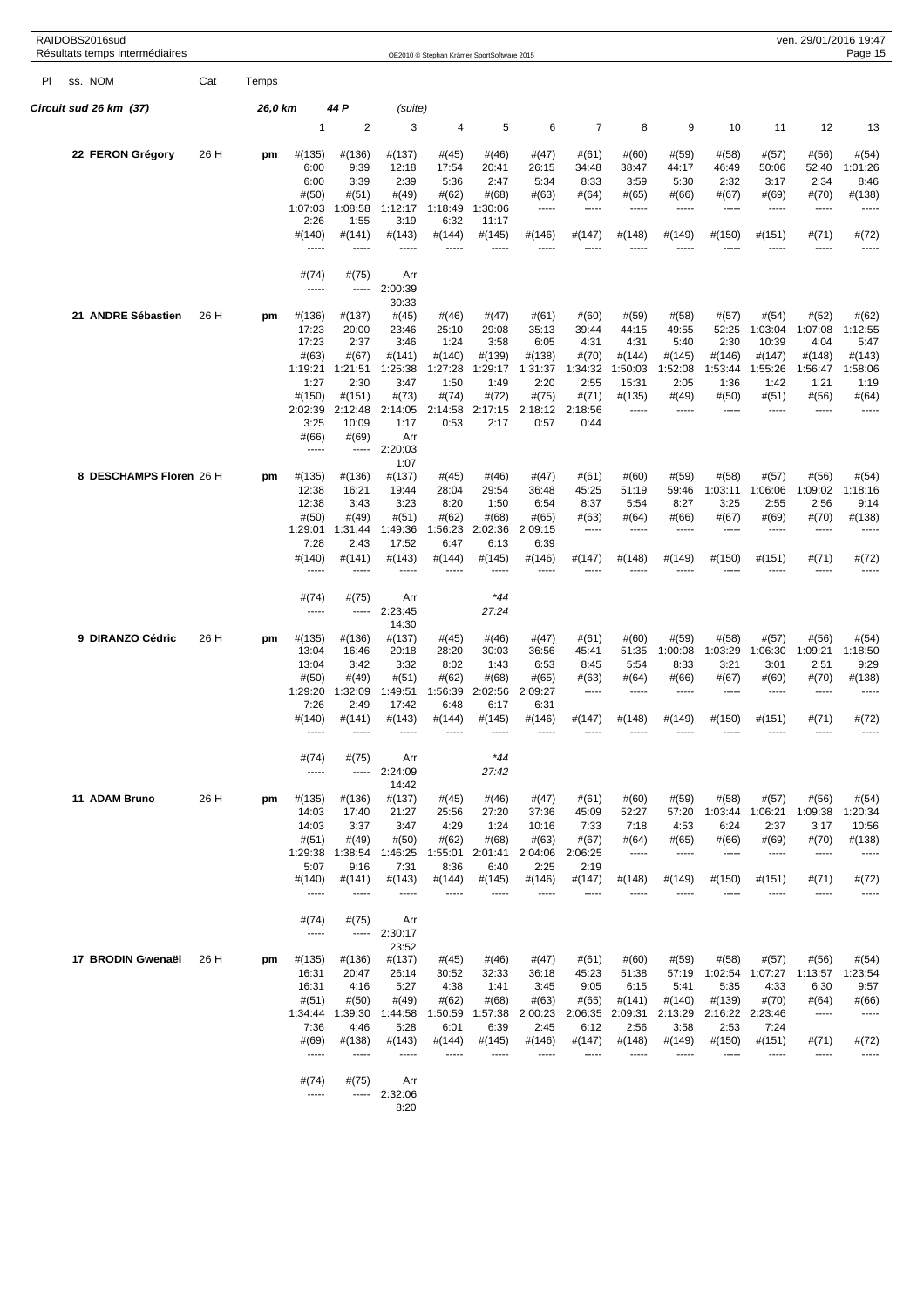|     | RAIDOBS2016sud<br>Résultats temps intermédiaires |      |         |                   |                  |                  |                  | OE2010 © Stephan Krämer SportSoftware 2015 |                    |                   |                  |                  |                   |                   |                          | ven. 29/01/2016 19:47<br>Page 16 |
|-----|--------------------------------------------------|------|---------|-------------------|------------------|------------------|------------------|--------------------------------------------|--------------------|-------------------|------------------|------------------|-------------------|-------------------|--------------------------|----------------------------------|
| PI. | ss. NOM                                          | Cat  | Temps   |                   |                  |                  |                  |                                            |                    |                   |                  |                  |                   |                   |                          |                                  |
|     | Circuit sud 26 km(37)                            |      | 26,0 km |                   | 44 P             | (suite)          |                  |                                            |                    |                   |                  |                  |                   |                   |                          |                                  |
|     |                                                  |      |         | 1                 | 2                | 3                | 4                | 5                                          | 6                  | $\overline{7}$    | 8                | 9                | 10                | 11                | 12                       | 13                               |
|     | 3 MARCQ Bertrand                                 | 26 M | pm      | #(135)            | #(136)           | #(137)           | #(45)            | #(46)                                      | #(47)              | #(61)             | #(60)            | #(59)            | #(57)             | #(54)             | #(52)                    | #(62)                            |
|     |                                                  |      |         | 16:18             | 21:34            | 25:21            | 30:35            | 32:49                                      | 39:27              | 50:20             | 54:51            | 59:56            | 1:16:34           | 1:25:11           | 1:28:49                  | 1:37:12                          |
|     |                                                  |      |         | 16:18<br>#(65)    | 5:16<br>#(70)    | 3:47<br>#(143)   | 5:14<br>#(149)   | 2:14<br>#(150)                             | 6:38<br>#(74)      | 10:53<br>#(73)    | 4:31<br>#(151)   | 5:05<br>#(72)    | 16:38<br>#(75)    | 8:37<br>#(71)     | 3:38<br>#(49)            | 8:23<br>#(50)                    |
|     |                                                  |      |         | 1:46:26           | 1:57:47          | 2:09:11          | 2:10:23          | 2:12:50                                    | 2:24:36            | 2:25:30           | 2:26:58          | 2:28:58          | 2:29:52           | 2:30:43           | -----                    | -----                            |
|     |                                                  |      |         | 3:45              | 11:21            | 11:24            | 1:12             | 2:27                                       | 11:46              | 0:54              | 1:28             | 2:00             | 0:54              | 0:51              |                          |                                  |
|     |                                                  |      |         | #(56)<br>-----    | #(58)<br>-----   | #(63)<br>-----   | #(64)            | #(66)                                      | # (67)             | #(69)             | #(138)           | #(139)           | #(140)            | #(141)            | #(144)                   | #(145)                           |
|     |                                                  |      |         | #(147)            | #(148)           | Arr              |                  |                                            |                    |                   |                  |                  |                   |                   |                          |                                  |
|     |                                                  |      |         | -----             | -----            | 2:32:10<br>1:27  |                  |                                            |                    |                   |                  |                  |                   |                   |                          |                                  |
|     | 18 VANDERSCHAE Alai 26 H                         |      | pm      | #(135)            | #(136)           | #(137)           | #(45)            | #(46)                                      | #(47)              | #(61)             | #(60)            | #(59)            | #(58)             | #(57)             | #(56)                    | #(54)                            |
|     |                                                  |      |         | 16:16<br>16:16    | 20:34            | 25:32<br>4:58    | 30:35<br>5:03    | 32:19<br>1:44                              | 36:12<br>3:53      | 45:17<br>9:05     | 51:45<br>6:28    | 57:16<br>5:31    | 1:03:42<br>6:26   | 1:07:15           | 1:13:33<br>6:18          | 1:23:58                          |
|     |                                                  |      |         | #(51)             | 4:18<br>#(50)    | #(49)            | #(62)            | #(68)                                      | #(63)              | #(65)             | #(141)           | #(140)           | #(139)            | 3:33<br>#(70)     | #(64)                    | 10:25<br>#(66)                   |
|     |                                                  |      |         | 1:34:49           | 1:39:35          | 1:45:20          | 1:51:13          | 1:57:45                                    | 2:00:15            | 2:06:12           | 2:09:07          | 2:13:07          | 2:16:15           | 2:23:38           | 1.1.1.1                  | -----                            |
|     |                                                  |      |         | 7:35<br>#(69)     | 4:46<br>#(138)   | 5:45<br>#(143)   | 5:53<br>#(144)   | 6:32<br>#(145)                             | 2:30<br>#(146)     | 5:57<br>#(147)    | 2:55<br>#(148)   | 4:00<br>#(149)   | 3:08<br>#(150)    | 7:23<br>#(151)    | #(71)                    | #(72)                            |
|     |                                                  |      |         | -----             | -----            | ----             |                  |                                            |                    |                   |                  |                  |                   |                   | -----                    | -----                            |
|     |                                                  |      |         | #(74)             | #(75)            | Arr              |                  |                                            |                    |                   |                  |                  |                   |                   |                          |                                  |
|     |                                                  |      |         | -----             | -----            | 2:32:45<br>9:07  |                  |                                            |                    |                   |                  |                  |                   |                   |                          |                                  |
|     | 23 FIACSAN Jean-Fran 26 H                        |      | pm      | #(135)            | #(136)           | #(137)           | #(45)            | #(46)                                      | #(47)              | # (61)            | #(60)            | #(59)            | #(58)             | #(57)             | #(56)                    | #(54)                            |
|     |                                                  |      |         | 17:15<br>17:15    | 21:19<br>4:04    | 25:08<br>3:49    | 31:00<br>5:52    | 32:33<br>1:33                              | 37:54<br>5:21      | 46:27<br>8:33     | 51:55<br>5:28    | 58:38<br>6:43    | 1:05:32<br>6:54   | 1:08:27<br>2:55   | 1:10:42<br>2:15          | 1:22:07<br>11:25                 |
|     |                                                  |      |         | #(51)             | #(49)            | #(50)            | #(62)            | #(69)                                      | #(68)              | #(63)             | #(67)            | #(65)            | #(139)            | #(138)            | #(70)                    | #(74)                            |
|     |                                                  |      |         | 1:28:28           | 1:37:07          | 1:44:19          | 1:51:25          | 1:56:49                                    | 1:59:49            | 2:01:32           | 2:03:13          | 2:09:45          | 2:14:43           | 2:20:15           | 2:23:38                  | 2:32:42                          |
|     |                                                  |      |         | 3:06<br>#(66)     | 8:39<br>#(140)   | 7:12<br>#(141)   | 7:06<br>#(143)   | 5:24<br>#(144)                             | 3:00<br>#(145)     | 1:43<br>#(146)    | 1:41<br>#(147)   | 6:32<br>#(148)   | 4:58<br>#(149)    | 5:32<br>#(150)    | 3:23<br>#(151)           | 9:04<br>#(71)                    |
|     |                                                  |      |         | -----             |                  | -----            |                  |                                            |                    |                   |                  |                  |                   |                   |                          |                                  |
|     |                                                  |      |         | #(73)             | #(75)            | Arr              |                  |                                            |                    |                   |                  |                  |                   |                   |                          |                                  |
|     |                                                  |      |         | -----             | -----            | 2:33:34<br>0:52  |                  |                                            |                    |                   |                  |                  |                   |                   |                          |                                  |
|     | 33 TCHENG Sophie                                 | 26 M | pm      | #(135)            | #(136)           | #(137)           | #(45)            | #(46)                                      | #(47)              | # (61)            | #(54)            | #(52)            | #(51)             | #(49)             | #(50)                    | #(62)                            |
|     |                                                  |      |         | 18:38<br>18:38    | 23:41<br>5:03    | 27:56<br>4:15    | 33:11<br>5:15    | 34:51<br>1:40                              | 39:03<br>4:12      | 48:30<br>9:27     | 54:47<br>6:17    | 1:00:06<br>5:19  | 1:10:59<br>10:53  | 1:16:15<br>5:16   | 1:19:04<br>2:49          | 1:27:21<br>8:17                  |
|     |                                                  |      |         | #(63)             | #(67)            | #(65)            | #(141)           | #(140)                                     | #(139)             | #(138)            | #(70)            | #(149)           | #(143)            | #(148)            | #(150)                   | #(151)                           |
|     |                                                  |      |         | 1:36:53           | 1:38:35          | 1:42:23          | 1:45:35          | 1:48:24                                    | 1:50:32            | 1:54:39           | 1:59:08          | 2:10:29          | 2:12:00           | 2:13:12           | 2:18:05                  | 2:29:37                          |
|     |                                                  |      |         | 3:12<br>#(74)     | 1:42<br>#(75)    | 3:48<br>#(71)    | 3:12<br>#(72)    | 2:49<br>#(56)                              | 2:08<br>#(57)      | 4:07<br>#(58)     | 4:29<br>#(59)    | 11:21<br>#(60)   | 1:31<br>#(64)     | 1:12<br>#(66)     | 4:53<br>#(69)            | 11:32<br>#(144)                  |
|     |                                                  |      |         | 2:32:28           | 2:34:13          | 2:35:10          | 2:36:36          |                                            |                    |                   |                  |                  |                   |                   |                          |                                  |
|     |                                                  |      |         | 1:03<br>#(146)    | 1:45<br>#(147)   | 0:57<br>Arr      | 1:26             |                                            |                    |                   |                  |                  |                   |                   |                          |                                  |
|     |                                                  |      |         | -----             | -----            | 2:38:04          |                  |                                            |                    |                   |                  |                  |                   |                   |                          |                                  |
|     | 29 BARON Wilfried                                |      |         |                   |                  | 1:28             |                  |                                            |                    |                   |                  |                  |                   |                   |                          |                                  |
|     |                                                  | 26 H | pm      | #(135)<br>17:13   | #(136)<br>21:04  | #(137)<br>24:32  | #(45)<br>29:00   | #(46)<br>30:16                             | #(47)<br>36:00     | # (61)<br>45:04   | #(60)<br>49:23   | #(59)<br>56:10   | #(58)<br>1:04:32  | #(57)<br>1:12:02  | #(56)<br>1:14:18         | #(54)<br>1:22:45                 |
|     |                                                  |      |         | 17:13             | 3:51             | 3:28             | 4:28             | 1:16                                       | 5:44               | 9:04              | 4:19             | 6:47             | 8:22              | 7:30              | 2:16                     | 8:27                             |
|     |                                                  |      |         | #(51)<br>1:32:13  | #(50)<br>1:34:54 | #(49)<br>1:37:16 | #(62)<br>1:44:23 | #(69)<br>1:51:31                           | #(63)<br>1:53:47   | # (67)<br>1:55:31 | #(68)<br>1:57:55 | #(65)<br>2:01:18 | #(141)<br>2:05:48 | #(140)<br>2:09:33 | #(139)<br>2:14:33        | #(138)<br>2:18:17                |
|     |                                                  |      |         | 6:00              | 2:41             | 2:22             | 7:07             | 7:08                                       | 2:16               | 1:44              | 2:24             | 3:23             | 4:30              | 3:45              | 5:00                     | 3:44                             |
|     |                                                  |      |         | #(149)<br>2:27:18 | #(64)<br>-----   | #(66)<br>1.1.1.1 | #(143)<br>-----  | #(144)<br>-----                            | #(145)<br>$\cdots$ | #(146)            | #(147)           | #(148)           | #(150)            | $\#(151)$         | #(71)                    | #(72)<br>-----                   |
|     |                                                  |      |         | 5:12              |                  |                  |                  |                                            |                    |                   |                  |                  |                   |                   |                          |                                  |
|     |                                                  |      |         | #(74)<br>1.1.1.1  | #(75)<br>-----   | Arr<br>2:39:08   |                  |                                            |                    |                   |                  |                  |                   |                   |                          |                                  |
|     |                                                  |      |         |                   |                  | 11:50            |                  |                                            |                    |                   |                  |                  |                   |                   |                          |                                  |
|     | 14 LEVASSEUR Yann                                | 26 H | pm      | #(135)<br>23:01   | #(136)<br>27:04  | #(137)<br>30:20  | #(45)<br>34:39   | #(46)<br>36:01                             | #(47)<br>40:01     | #(61)<br>48:04    | #(60)<br>52:47   | #(59)<br>58:19   | #(58)<br>1:02:03  | #(57)<br>1:05:09  | #(56)                    | #(54)                            |
|     |                                                  |      |         | 23:01             | 4:03             | 3:16             | 4:19             | 1:22                                       | 4:00               | 8:03              | 4:43             | 5:32             | 3:44              | 3:06              | 1:08:56<br>3:47          | 1:21:26<br>12:30                 |
|     |                                                  |      |         | #(50)             | #(51)            | #(49)            | #(144)           | #(145)                                     | #(146)             | #(147)            | #(148)           | #(143)           | #(149)            | #(150)            | #(151)                   | #(74)                            |
|     |                                                  |      |         | 1:29:54<br>4:56   | 1:32:23<br>2:29  | 1:38:22<br>5:59  | 2:03:27<br>25:05 | 2:06:00<br>2:33                            | 2:07:45<br>1:45    | 2:10:13<br>2:28   | 2:11:53<br>1:40  | 2:14:45<br>2:52  | 2:16:06<br>1:21   | 2:18:39<br>2:33   | 2:31:37 2:35:07<br>12:58 | 3:30                             |
|     |                                                  |      |         | #(72)             | #(75)            | #(71)            | #(62)            | #(63)                                      | #(64)              | #(65)             | #(66)            | #(67)            | #(68)             | #(69)             | #(70)                    | #(138)                           |
|     |                                                  |      |         | 2:37:51           | 2:41:51          | 2:42:50          | 1.1.1.1          | $- - - - -$                                | -----              | 1.1.1.1           | -----            | -----            | -----             | -----             | 1.1.1                    | -----                            |
|     |                                                  |      |         | 1:20<br>#(140)    | 4:00<br>#(141)   | 0:59<br>Arr      |                  |                                            |                    |                   |                  |                  |                   |                   |                          |                                  |
|     |                                                  |      |         | -----             |                  | $-- 2:44:30$     |                  |                                            |                    |                   |                  |                  |                   |                   |                          |                                  |
|     |                                                  |      |         |                   |                  | 1:40             |                  |                                            |                    |                   |                  |                  |                   |                   |                          |                                  |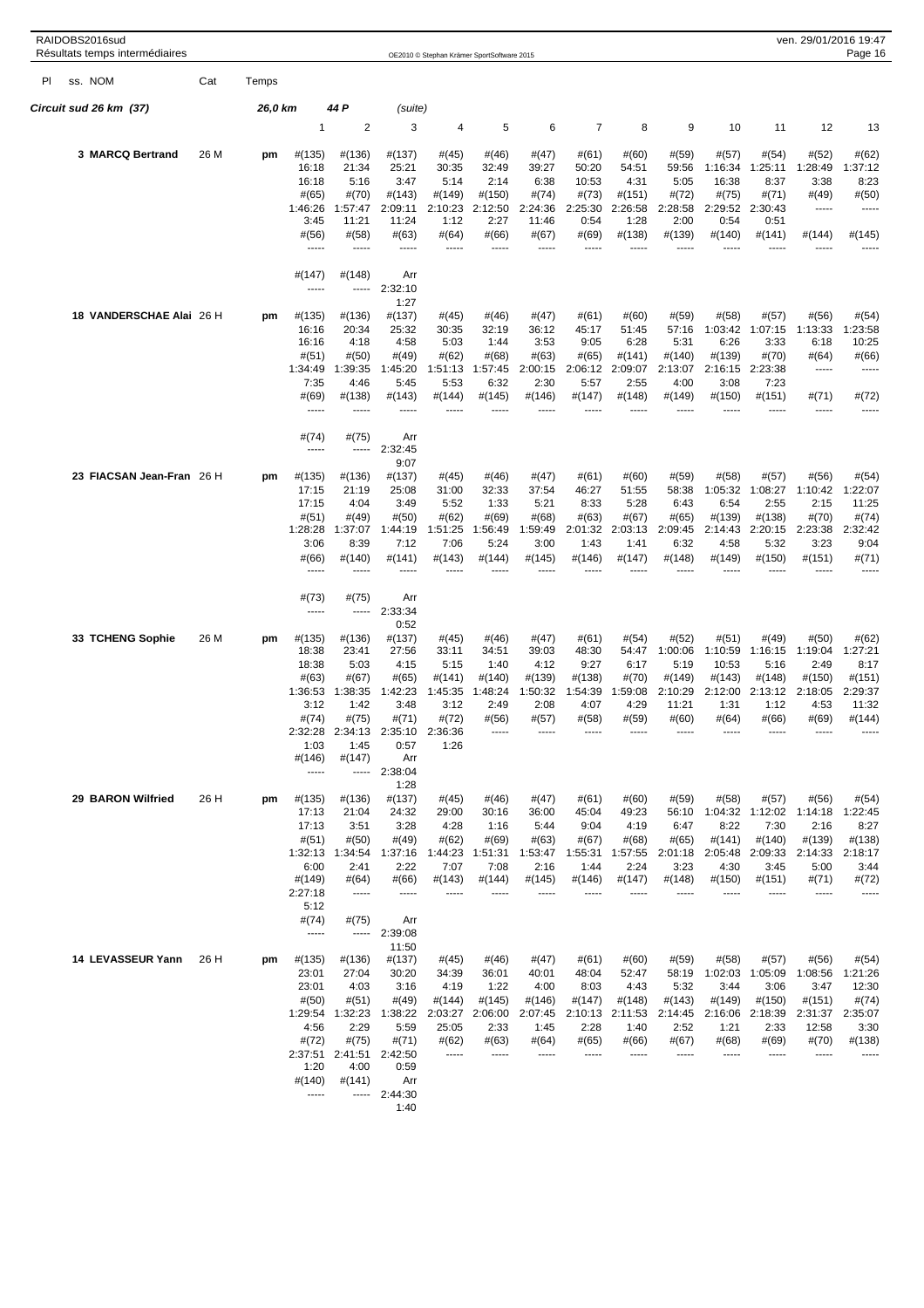|     | RAIDOBS2016sud<br>Résultats temps intermédiaires |      |         |                                                                                                        |                                                                                                         |                                                                                                                   | OE2010 © Stephan Krämer SportSoftware 2015                                        |                                                                                              |                                                                                    |                                                                                                  |                                                                                 |                                                                                |                                                                                |                                                                                 |                                                                                   | ven. 29/01/2016 19:47<br>Page 17                                                  |
|-----|--------------------------------------------------|------|---------|--------------------------------------------------------------------------------------------------------|---------------------------------------------------------------------------------------------------------|-------------------------------------------------------------------------------------------------------------------|-----------------------------------------------------------------------------------|----------------------------------------------------------------------------------------------|------------------------------------------------------------------------------------|--------------------------------------------------------------------------------------------------|---------------------------------------------------------------------------------|--------------------------------------------------------------------------------|--------------------------------------------------------------------------------|---------------------------------------------------------------------------------|-----------------------------------------------------------------------------------|-----------------------------------------------------------------------------------|
| PI. | ss. NOM                                          | Cat  | Temps   |                                                                                                        |                                                                                                         |                                                                                                                   |                                                                                   |                                                                                              |                                                                                    |                                                                                                  |                                                                                 |                                                                                |                                                                                |                                                                                 |                                                                                   |                                                                                   |
|     | Circuit sud 26 km(37)                            |      | 26,0 km |                                                                                                        | 44 P                                                                                                    | (suite)                                                                                                           |                                                                                   |                                                                                              |                                                                                    |                                                                                                  |                                                                                 |                                                                                |                                                                                |                                                                                 |                                                                                   |                                                                                   |
|     |                                                  |      |         | 1                                                                                                      | $\overline{\mathbf{c}}$                                                                                 | 3                                                                                                                 | 4                                                                                 | 5                                                                                            | 6                                                                                  | $\overline{7}$                                                                                   | 8                                                                               | 9                                                                              | 10                                                                             | 11                                                                              | 12                                                                                | 13                                                                                |
|     | 32 LETHUILLIER Olivie 26 H                       |      | pm      | #(136)<br>23:12<br>23:12<br>#(50)<br>1:29:44<br>3:13<br>#(73)<br>2:39:16<br>1:49<br>#(149)<br>-----    | #(137)<br>26:54<br>3:42<br>#(62)<br>1:36:43<br>6:59<br>#(74)<br>2:40:20<br>1:04<br>#(72)                | #(45)<br>32:36<br>5:42<br>#(68)<br>1:40:31<br>3:48<br>#(75)<br>2:42:45<br>2:25<br>Arr<br>$-- 2:45:55$             | #(46)<br>34:12<br>1:36<br>#(69)<br>1:42:52<br>2:21<br>#(71)<br>2:43:37<br>0:52    | #(47)<br>38:17<br>4:05<br>#(63)<br>1:44:55<br>2:03<br>#(135)<br>-----                        | # (61)<br>45:34<br>7:17<br># (67)<br>1:54:34<br>9:39<br>#(56)<br>-----             | #(60)<br>48:49<br>3:15<br>#(65)<br>1:58:24<br>3:50<br>#(64)<br>1.1.1.1                           | #(59)<br>59:13<br>10:24<br>#(141)<br>2:01:09<br>2:45<br>#(66)<br>$- - - -$      | #(58)<br>1:01:55<br>2:42<br>#(140)<br>2:03:05<br>1:56<br>#(143)<br>-----       | #(57)<br>1:04:53<br>2:58<br>#(139)<br>2:04:56<br>1:51<br>#(144)                | #(54)<br>1:15:43<br>10:50<br>#(138)<br>2:07:24<br>2:28<br>#(145)                | #(52)<br>1:18:44<br>3:01<br>#(70)<br>2:11:59<br>4:35<br>#(146)<br>-----           | #(51)<br>1:22:19<br>3:35<br>#(150)<br>2:27:40<br>15:41<br>#(147)<br>-----         |
|     | 28 BANIK Fred                                    | 26 H | pm      | #(135)<br>8:59<br>8:59<br>#(50)<br>1:18:13<br>4:16<br>#(70)<br>2:21:16<br>4:00<br>#(149)               | #(136)<br>13:28<br>4:29<br>#(51)<br>1:20:02<br>1:49<br>#(150)<br>2:32:08<br>10:52<br>$\#(151)$<br>----- | 2:18<br>#(137)<br>17:34<br>4:06<br>#(49)<br>1:22:35<br>2:33<br>#(74)<br>2:41:32<br>9:24<br>Arr<br>2:48:06<br>1:28 | $\#(45)$<br>23:56<br>6:22<br>#(62)<br>1:28:42<br>6:07<br>#(73)<br>2:42:55<br>1:23 | #(46)<br>26:35<br>2:39<br>#(68)<br>1:35:18<br>6:36<br>#(72)<br>2:44:13<br>1:18               | #(47)<br>33:54<br>7:19<br># (63)<br>1:36:58<br>1:40<br>#(75)<br>2:45:13<br>1:00    | # (61)<br>43:18<br>9:24<br>#(69)<br>1:39:21<br>2:23<br>#(71)<br>2:46:38<br>1:25                  | #(60)<br>47:30<br>4:12<br>#(66)<br>1:49:16<br>9:55<br>#(64)<br>-----            | #(59)<br>52:43<br>5:13<br>#(67)<br>1:55:29<br>6:13<br>#(143)                   | #(58)<br>56:26<br>3:43<br>#(65)<br>2:00:21<br>4:52<br>#(144)                   | #(57)<br>59:18<br>2:52<br>#(141)<br>2:03:35<br>3:14<br>#(145)                   | #(56)<br>1:02:26<br>3:08<br>#(140)<br>2:06:12<br>2:37<br>#(146)                   | #(54)<br>1:10:08<br>7:42<br>#(139)<br>2:12:59<br>6:47<br>#(147)<br>-----          |
|     | 6 ADAM Hélène                                    | 26 M | pm      | #(135)<br>15:06<br>15:06<br>#(50)<br>1:27:51<br>5:31<br>#(74)<br>2:46:56<br>22:43<br>#(73)<br>1.1.1.1  | #(136)<br>18:51<br>3:45<br>#(51)<br>1:30:06<br>2:15<br>#(64)<br>-----<br>#(75)<br>-----                 | #(137)<br>24:01<br>5:10<br>#(49)<br>1:34:29<br>4:23<br>#(66)<br>-----<br>Arr<br>2:48:39                           | #(45)<br>29:12<br>5:11<br>#(62)<br>1:42:58<br>8:29<br>#(143)                      | #(46)<br>30:40<br>1:28<br>#(69)<br>1:49:16<br>6:18<br>#(144)                                 | #(47)<br>35:02<br>4:22<br>#(68)<br>1:53:24<br>4:08<br>#(145)                       | # (61)<br>44:12<br>9:10<br>#(63)<br>2:00:54<br>7:30<br>#(146)                                    | #(60)<br>48:57<br>4:45<br># (67)<br>2:03:15<br>2:21<br>#(147)                   | #(59)<br>55:06<br>6:09<br>#(65)<br>2:07:28<br>4:13<br>#(148)                   | #(58)<br>59:16<br>4:10<br>#(141)<br>2:10:16<br>2:48<br>#(149)                  | #(57)<br>1:03:36<br>4:20<br>#(140)<br>2:12:58<br>2:42<br>#(150)                 | #(56)<br>1:09:23<br>5:47<br>#(139)<br>2:15:19<br>2:21<br>#(151)                   | #(54)<br>1:19:11<br>9:48<br>#(138)<br>2:19:26<br>4:07<br>#(71)                    |
|     | 24 COUSTHAM Frédéri 26 M                         |      | pm      | #(135)<br>18:50<br>18:50<br>#(51)<br>1:26:45<br>4:07<br>#(66)<br>2:12:48<br>4:24<br>$\#(151)$<br>----- | #(136)<br>23:58<br>5:08<br>#(49)<br>1:30:11<br>3:26<br>#(70)<br>2:19:53<br>7:05<br>#(72)<br>-----       | 1:43<br>#(137)<br>30:32<br>6:34<br>#(50)<br>1:32:09<br>1:58<br>#(150)<br>2:30:25<br>10:32<br>Arr<br>2:50:06       | #(45)<br>35:41<br>5:09<br>#(62)<br>1:38:11<br>6:02<br>#(74)<br>42:09<br>11:44     | #(46)<br>37:13<br>1:32<br>#(69)<br>1:44:00<br>5:49<br>#(73)<br>43:47<br>1:38<br>*44<br>35:05 | #(47)<br>41:28<br>4:15<br>#(64)<br>1:48:42<br>4:42<br>#(71)<br>2:<br>45:41<br>1:54 | # (61)<br>49:59<br>8:31<br>#(67)<br>1:51:50<br>3:08<br>#(75)<br>$\overline{2}$<br>:49:00<br>3:19 | #(60)<br>56:41<br>6:42<br>#(63)<br>1:53:17<br>1:27<br>#(143)                    | #(59)<br>1:01:42<br>5:01<br>#(68)<br>1:55:09<br>1:52<br>#(144)                 | #(58)<br>1:05:07<br>3:25<br>#(65)<br>1:58:27<br>3:18<br>#(145)                 | #(57)<br>1:07:40<br>2:33<br>#(141)<br>2:01:16<br>2:49<br>#(146)                 | #(56)<br>1:11:40<br>4:00<br>#(140)<br>2:03:10<br>1:54<br>#(147)                   | #(54)<br>1:18:59<br>7:19<br>#(139)<br>2:05:32<br>2:22<br>#(148)                   |
|     | 19 DEGRAVE Jean-Ray 26 H                         |      | pm      | #(135)<br>16:46<br>16:46<br>#(51)<br>1:15:43<br>3:37<br>#(138)<br>2:08:23<br>5:52<br>#(147)<br>-----   | #(136)<br>20:40<br>3:54<br>#(50)<br>1:19:37<br>3:54<br>#(70)<br>2:11:41<br>3:18<br>#(151)               | 1:06<br>#(137)<br>24:05<br>3:25<br>#(49)<br>1:22:13<br>2:36<br>#(143)<br>2:24:47<br>13:06<br>Arr<br>$--- 2:52:48$ | #(45)<br>29:20<br>5:15<br>#(62)<br>1:31:47<br>9:34<br>#(145)<br>2:26:58<br>2:11   | #(46)<br>30:39<br>1:19<br>#(69)<br>1:37:15<br>5:28<br>#(146)<br>2:28:38<br>1:40              | #(47)<br>34:36<br>3:57<br>#(64)<br>1:40:45<br>3:30<br>#(148)<br>2:32:02<br>3:24    | #(61)<br>43:09<br>8:33<br># (67)<br>1:43:52<br>3:07<br>#(149)<br>2:34:51<br>2:49                 | #(60)<br>47:33<br>4:24<br>#(63)<br>1:45:23<br>1:31<br>#(150)<br>2:37:30<br>2:39 | #(59)<br>52:09<br>4:36<br>#(68)<br>1:46:44<br>1:21<br>#(74)<br>2:47:22<br>9:52 | #(58)<br>55:57<br>3:48<br>#(65)<br>1:49:03<br>2:19<br>#(73)<br>2:48:37<br>1:15 | #(57)<br>58:15<br>2:18<br>#(141)<br>1:52:47<br>3:44<br>#(72)<br>2:49:46<br>1:09 | #(56)<br>1:00:41<br>2:26<br>#(140)<br>1:55:13<br>2:26<br>#(71)<br>2:50:59<br>1:13 | #(54)<br>1:09:00<br>8:19<br>#(139)<br>1:58:01<br>2:48<br>#(75)<br>2:51:57<br>0:58 |
|     | 25 ELIOT Thierry                                 | 26 H | pm      | #(135)<br>17:36<br>17:36<br>#(50)<br>1:25:59<br>5:20<br>#(138)<br>2:35:28<br>4:28<br>#(74)<br>-----    | #(136)<br>21:26<br>3:50<br>#(49)<br>1:28:44<br>2:45<br>#(70)<br>2:39:59<br>4:31<br>#(75)<br>-----       | 0:51<br>#(137)<br>25:30<br>4:04<br>#(51)<br>1:31:40<br>2:56<br>#(143)<br>-----<br>Arr<br>2:55:04<br>15:05         | #(45)<br>34:16<br>8:46<br>#(62)<br>1:37:45<br>6:05<br>#(144)<br>-----             | #(46)<br>35:37<br>1:21<br># (63)<br>1:50:49<br>13:04<br>#(145)<br>-----                      | #(47)<br>44:37<br>9:00<br>#(68)<br>1:53:48<br>2:59<br>#(146)<br>-----              | #(61)<br>52:09<br>7:32<br>#(69)<br>1:56:03<br>2:15<br>#(147)<br>-----                            | #(60)<br>56:16<br>4:07<br>#(64)<br>1:59:34<br>3:31<br>#(148)<br>-----           | #(59)<br>1:00:21<br>4:05<br>#(66)<br>2:05:15<br>5:41<br>#(149)<br>-----        | #(58)<br>1:03:36<br>3:15<br>#(67)<br>2:11:42<br>6:27<br>#(150)<br>-----        | #(57)<br>1:05:59<br>2:23<br>#(65)<br>2:18:07<br>6:25<br>#(151)<br>-----         | #(56)<br>1:09:45<br>3:46<br>#(141)<br>2:21:26<br>3:19<br>#(71)<br>-----           | #(54)<br>1:17:33<br>7:48<br>#(140)<br>2:25:33<br>4:07<br>#(72)<br>-----           |